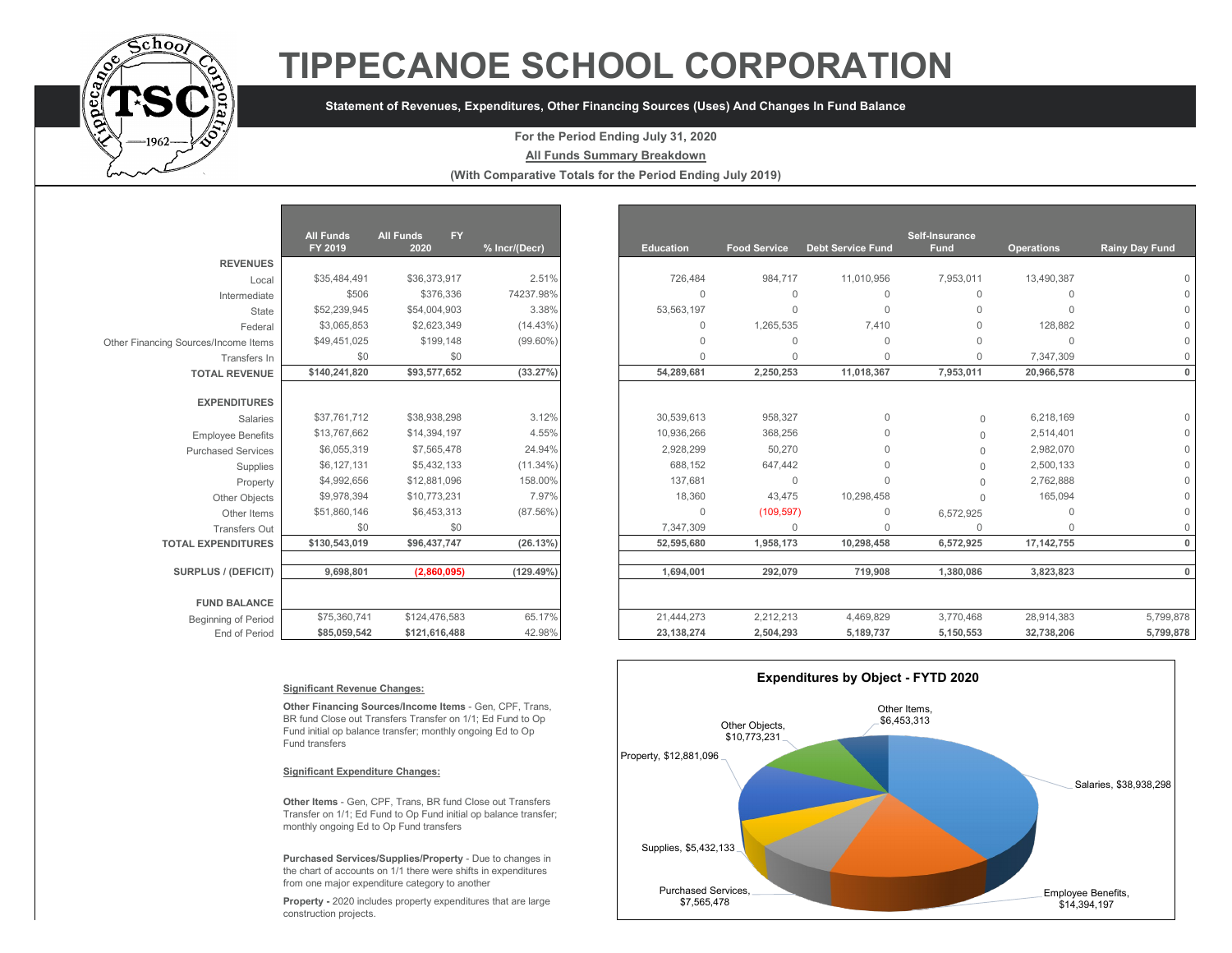## **Education Fund | Financial Forecast**

**For the Period Ending July 31, 2020**

|                                      | <b>Current Year-to-Date</b> | <b>Add: Anticipated</b><br><b>Revenues / Expenses</b> | <b>Annual Forecast</b> | <b>Annual Budget</b> | Variance Favorable /<br>(Unfavorable) |
|--------------------------------------|-----------------------------|-------------------------------------------------------|------------------------|----------------------|---------------------------------------|
| <b>REVENUES</b>                      |                             |                                                       |                        |                      |                                       |
| Local                                | \$726.484                   | ( \$31,484)                                           | \$695,000              | \$695,000            | \$0                                   |
| Intermediate                         | \$0                         | \$0                                                   | \$0                    | \$0                  | \$0                                   |
| State                                | \$53,563,197                | \$39,398,765                                          | \$92,961,962           | \$92,961,962         | \$0                                   |
| Federal                              | \$0                         | \$0                                                   | \$0                    | \$0                  | \$0                                   |
| Other Financing Sources/Income Items | \$0                         | \$0                                                   | \$0                    | \$0                  | \$0                                   |
| <b>TOTAL REVENUE</b>                 | \$54,289,681                | \$39,367,281                                          | \$93,656,962           | \$93,656,962         | \$0                                   |
|                                      |                             |                                                       |                        |                      |                                       |
| <b>EXPENDITURES</b>                  |                             |                                                       |                        |                      |                                       |
| Salaries                             | \$30,539,613                | \$23.415.799                                          | \$53,955,412           | \$56,507,069         | \$2,551,657                           |
| <b>Employee Benefits</b>             | \$10,936,266                | \$9,063,734                                           | \$20,000,000           | \$24,184,833         | \$4,184,833                           |
| <b>Purchased Services</b>            | \$2,928,299                 | \$2,271,701                                           | \$5,200,000            | \$16,502,346         | \$11,302,346                          |
| Supplies                             | \$688.152                   | \$311,848                                             | \$1,000,000            | \$2,254.681          | \$1,254,681                           |
| Property                             | \$137.681                   | \$462,319                                             | \$600,000              | \$1,036,737          | \$436,737                             |
| Other Objects                        | \$18,360                    | \$89,501                                              | \$107.861              | \$107.861            | \$0                                   |
| Other Items                          | \$0                         | \$0                                                   | \$0                    | \$0                  | \$0                                   |
| Transfers Out                        | \$7,347,309                 | \$5,343,209                                           | \$12,690,518           | \$12,690.518         | \$0                                   |
| <b>TOTAL EXPENDITURES</b>            | \$52,595,680                | \$40,958,111                                          | \$93,553,791           | \$113,284,045        | \$19,730,254                          |
| SURPLUS / (DEFICIT)                  | \$1,694,001                 | (\$1,590,830)                                         | \$103.171              | (\$19,627,083)       | \$19,730,254                          |
| <b>ENDING FUND BALANCE</b>           | \$23,138,274                |                                                       | \$103,171              | (\$19,627,083)       | \$19,730,254                          |



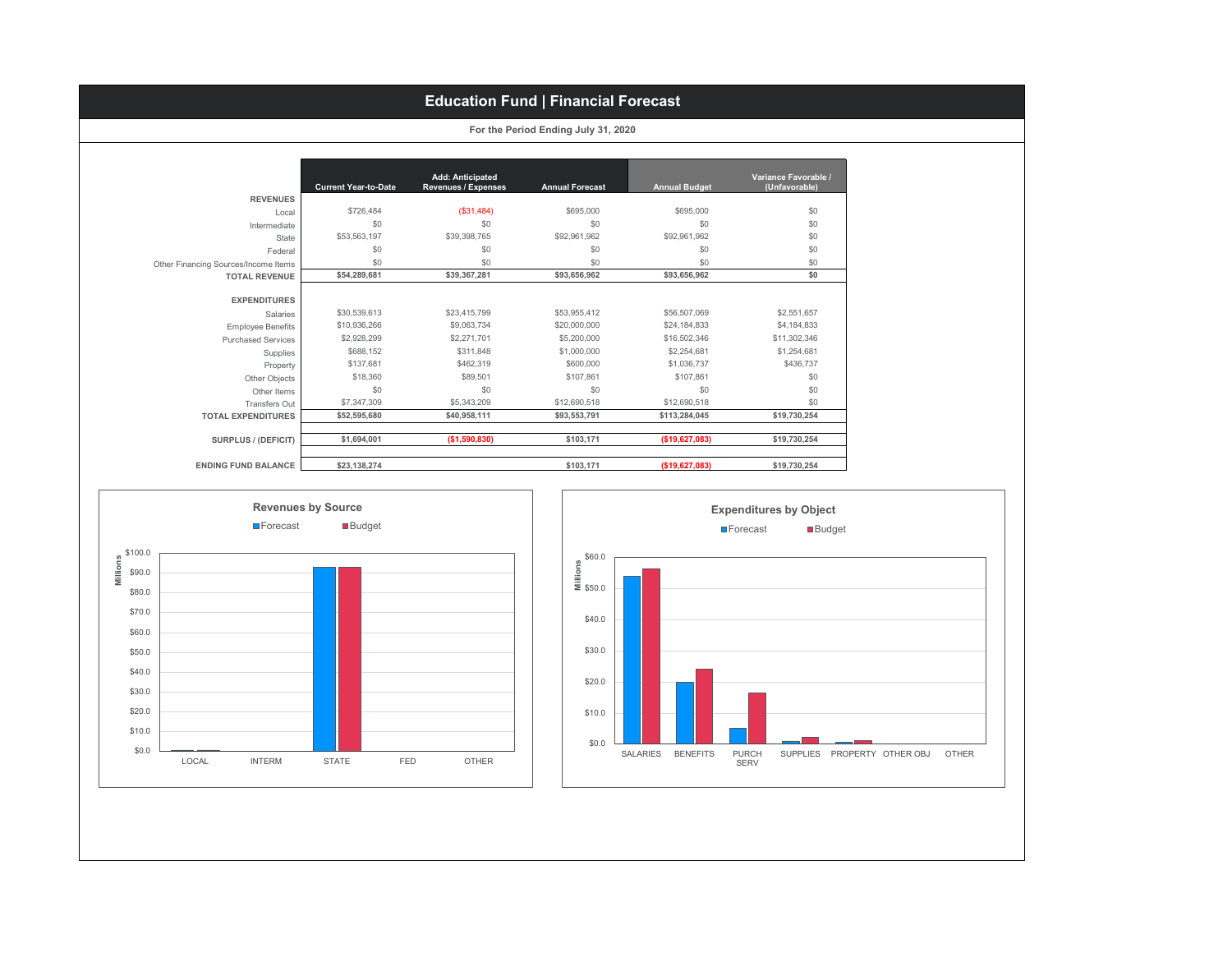# **Operations Fund | Financial Forecast**

|  |  | For the Period Ending July 31, 2020 |  |  |  |
|--|--|-------------------------------------|--|--|--|
|--|--|-------------------------------------|--|--|--|

|                                      | <b>Current Year-to-Date</b> | <b>Add: Anticipated</b><br><b>Revenues / Expenses</b> | <b>Annual Forecast</b> | <b>Annual Budget</b> | Variance Favorable /<br>(Unfavorable) |
|--------------------------------------|-----------------------------|-------------------------------------------------------|------------------------|----------------------|---------------------------------------|
| <b>REVENUES</b>                      |                             |                                                       |                        |                      |                                       |
| Local                                | \$13,490,387                | \$11,301,605                                          | \$24,791,992           | \$24,791,992         | \$0                                   |
| Intermediate                         | \$0                         | \$0                                                   | \$0                    | \$0                  | \$0                                   |
| State                                | \$0                         | \$0                                                   | \$0                    | \$0                  | \$0                                   |
| Federal                              | \$128,882                   | (\$128,882)                                           | \$0                    | \$0                  | \$0                                   |
| Other Financing Sources/Income Items | \$0                         | \$0                                                   | \$0                    | \$0                  | \$0                                   |
| Transfers In                         | \$7,347,309                 | \$5,343,209                                           | \$12,690,518           | \$12,690,518         | \$0                                   |
| <b>TOTAL REVENUE</b>                 | \$20,966,578                | \$16,515,932                                          | \$37,482,510           | \$37,482,510         | \$0                                   |
|                                      |                             |                                                       |                        |                      |                                       |
| <b>EXPENDITURES</b>                  |                             |                                                       |                        |                      |                                       |
| Salaries                             | \$6,218,169                 | \$5,315,963                                           | \$11.534.132           | \$13,828,465         | \$2,294,333                           |
| <b>Employee Benefits</b>             | \$2,514,401                 | \$2,154.549                                           | \$4,668,950            | \$5,070,326          | \$401.376                             |
| <b>Purchased Services</b>            | \$2,982,070                 | \$4,517,930                                           | \$7,500,000            | \$32,332,337         | \$24,832,337                          |
| Supplies                             | \$2,500,133                 | \$2,766,322                                           | \$5,266,455            | \$5,266,455          | \$0                                   |
| Property                             | \$2,762,888                 | \$4,737,112                                           | \$7,500,000            | \$12,934,664         | \$5,434,664                           |
| Other Objects                        | \$165,094                   | \$149,658                                             | \$314,752              | \$314.752            | \$0                                   |
| Other Items                          | \$0                         | \$0                                                   | \$0                    | \$0                  | \$0                                   |
| <b>TOTAL EXPENDITURES</b>            | \$17,142,755                | \$19,641,534                                          | \$36,784,289           | \$69,746,999         | \$32,962,710                          |
|                                      |                             |                                                       |                        |                      |                                       |
| <b>SURPLUS / (DEFICIT)</b>           | \$3,823,823                 | ( \$3, 125, 602)                                      | \$698,221              | ( \$32, 264, 489)    | \$32,962,710                          |
|                                      |                             |                                                       |                        |                      |                                       |
| <b>ENDING FUND BALANCE</b>           | \$32,738,206                |                                                       | \$698.221              | ( \$32, 264, 489)    | \$32,962,710                          |



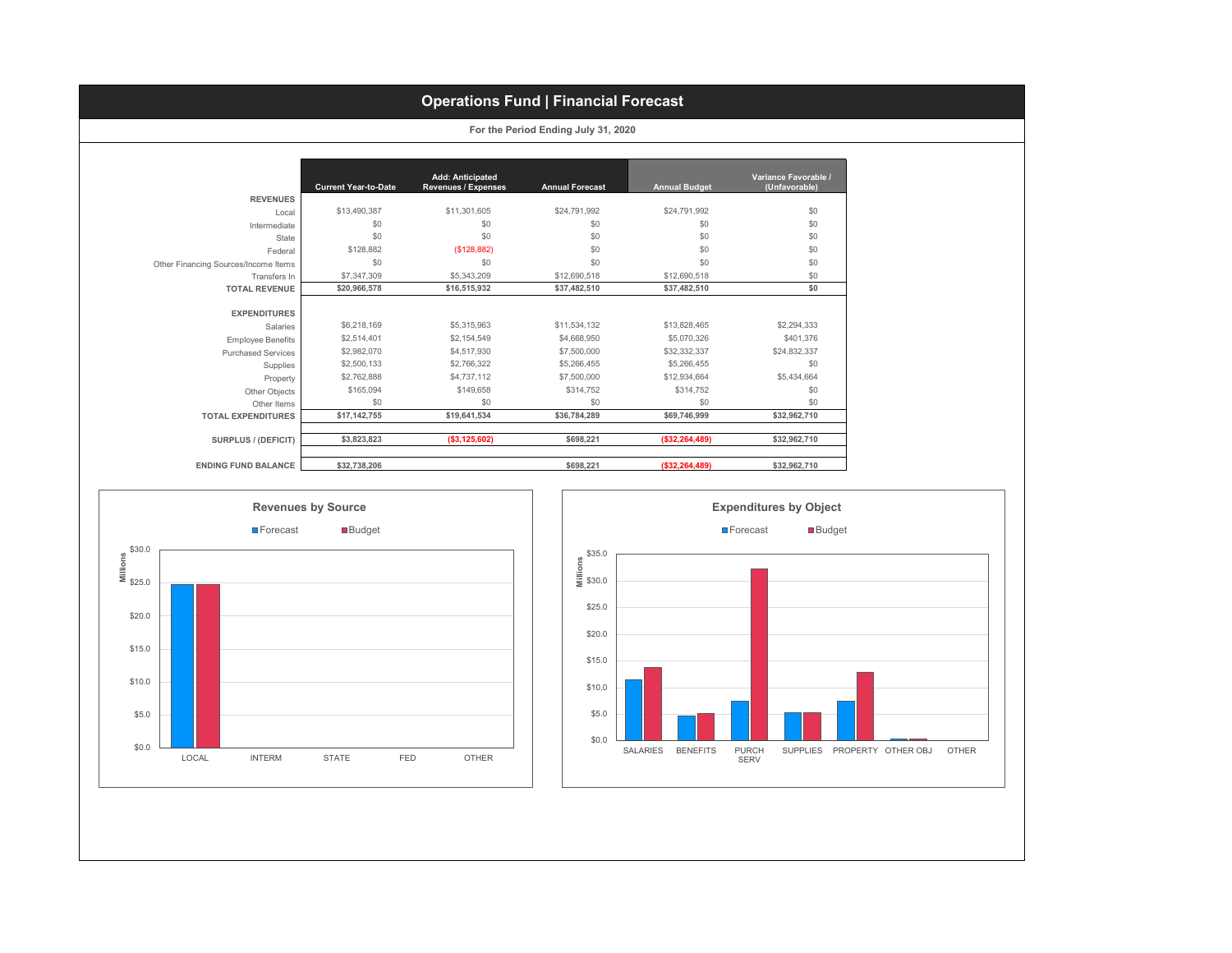

|                                  | المتباين المتحال المتحقق والمتحقق المتابعة المتابعة المتناسبة والمتحققات والمستنقطة والمتحق المتناسبة المتالين المتابا |            |            |            |
|----------------------------------|------------------------------------------------------------------------------------------------------------------------|------------|------------|------------|
|                                  | Jun Rank                                                                                                               | Educ. Fund | Op. Fund   | Total      |
| 1. Wainwright Middle             | 2                                                                                                                      | \$3,262.93 | \$2,676.09 | \$5,939.02 |
| 2. Cole Elementary               |                                                                                                                        | \$3,993.94 | \$1,223.64 | \$5,217.58 |
| 3. Dayton Elementary             | 3                                                                                                                      | \$3,540.44 | \$1,442.30 | \$4,982.74 |
| 4. Hershey Elementary            | 4                                                                                                                      | \$3,284.95 | \$1,386.15 | \$4,671.10 |
| 5. Mintonye Elementary           | 5                                                                                                                      | \$3,447.05 | \$1,124.48 | \$4,571.53 |
| 6. Battle Ground Elementary      | 6                                                                                                                      | \$3,216.79 | \$1,348.26 | \$4,565.05 |
| 7. Woodland Elementary           | 7                                                                                                                      | \$3,228.82 | \$1,227.21 | \$4,456.03 |
| 8. Wea Ridge Elementary          | 8                                                                                                                      | \$3,178.68 | \$1,224.53 | \$4,403.21 |
| 9. Wyandotte Elementary          | 9                                                                                                                      | \$3,268.02 | \$1,018.52 | \$4,286.54 |
| 10. Wea Ridge Middle             | 10                                                                                                                     | \$2,894.84 | \$1,315.21 | \$4.210.05 |
|                                  |                                                                                                                        |            |            |            |
| <b>Average All Cost Centers</b>  |                                                                                                                        | \$3,031.02 | \$1,266,85 | \$4,297.87 |
| Average All Title I Cost Centers |                                                                                                                        | \$3,218.91 | \$1,244.33 | \$4,463.24 |



\$0.0 \$5.0 \$10.0 \$15.0 \$20.0 \$25.0 \$30.0 **Millions** \$35.0 SALARIES EMPLOYEE BENEFITS PURCHASED SERVICES SUPPLIES PROPERTY OTHER OBJECTS OTHER ITEMS